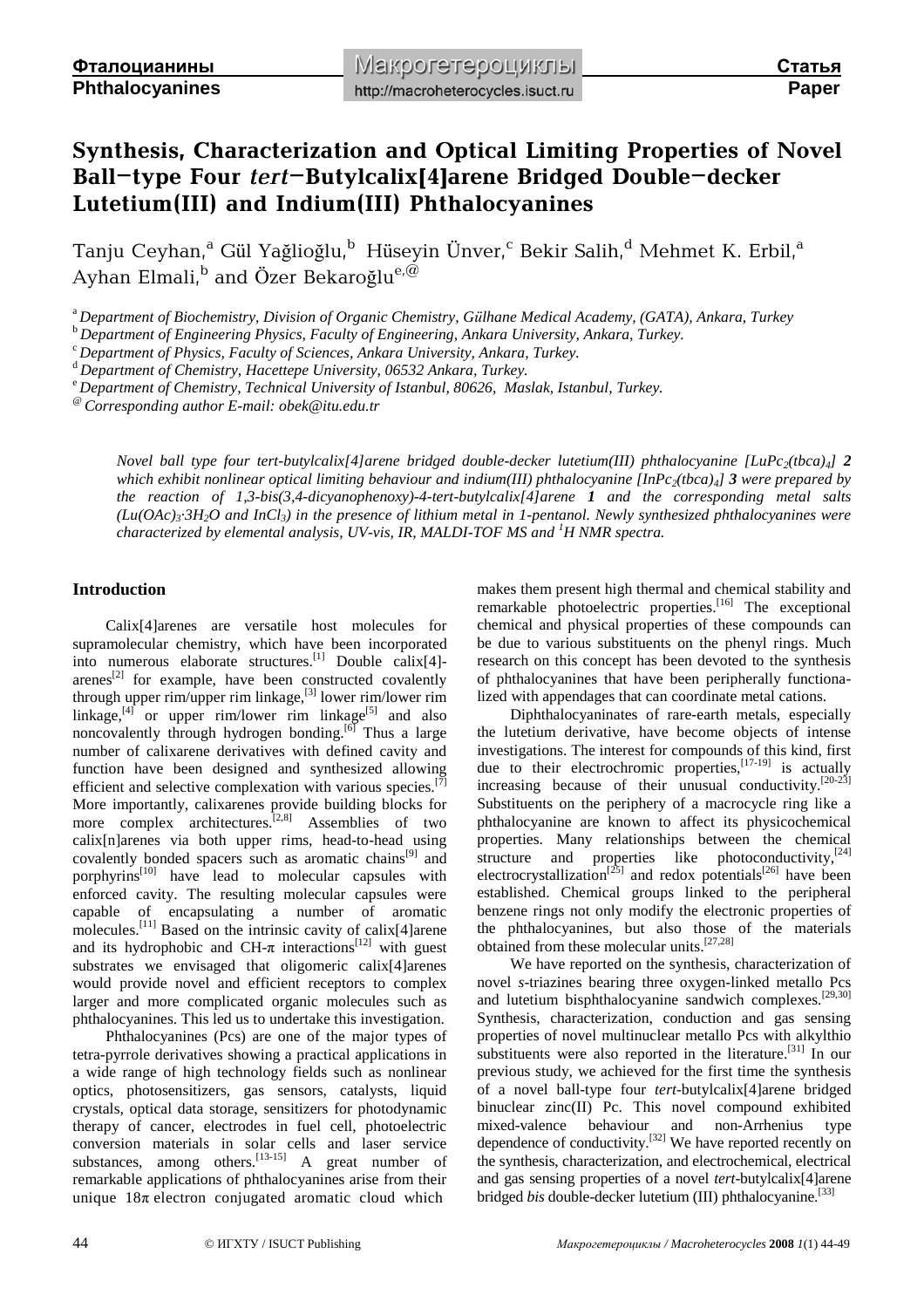Hereafter we report for the first time, the synthesis and characterization of a novel ball type four *tert*-butylcalix[4] arene bridged double-decker lutetium(III) **2** and indium(III) **3** phthalocyanines (Scheme 1). We also present the results of nonlinear optical limiting measurements. On the other hand, the importance of this new type of phthalocyanine may be regarded as an important step in that it may be one of the candidates for optical limiting applications.



**Scheme 1.** Synthesis of compounds **2** and **3**.

#### **Experimental**

All reagents and solvents were of reagent-grade quality obtained from commercial suppliers. The solvents were stored over molecular sieves (4 Å). Compound **1** was prepared according the literature method.<sup>[32]</sup> Routine IR were recorded on a Shimadzu IR-470 Infrared spectrometer as KBr pellets, electronic spectra on a UNICAM UV 500 UV-vis spectrometer. Elemental analysis was performed by the LECO CHNS 932 in the Instrumental Analysis Laboratory of TUBITAK Ankara Research Center. <sup>1</sup>H NMR spectra were recorded on a Bruker Avance DPX-400 spectrometer. Mass spectra were acquired on a Voyager-DETM PRO MALDI-TOF mass spectrometer (Applied Biosystems, USA) equipped with a nitrogen UV-Laser operating at 337 nm. Spectra were recorded both in linear and reflection modes with average of 50 shots. 3-Indolylacrylic acid (IAA) MALDI matrix was used and prepared in chloroform at concentration of 20 mg/ml for Pcs **2** and **3** as the most efficient matrix. MALDI samples were prepared by mixing sample solutions (4 mg/ml, in acetic acid) with the matrix solution (1:10 v/v) in a 0.5 ml eppendorf $\circledR$  micro tube. Finally 1 μl of this mixture was deposited on the sample plate, dried at room temperature and then analyzed.

## *Syntheses*

**Reaction procedure for [LuPc<sup>2</sup> (tbca)<sup>4</sup> ]** (**2**). Clean lithium metal (50 mg, 7.355 mmol) was placed in a glass tube with 2 ml of 1-pentanol and the mixture was purged with nitrogen, sealed and refluxed until the complete reaction of lithium. Then, the glass tube was opened and compound **1** (200 mg, 0.215 mmol) was added and the tube was sealed again. The mixture was refluxed for another 1 h, then  $Lu(OAc)_3.3H_2O$  (75.6 mg, 0.215 mmol) was added, the tube was sealed again and the mixture refluxed for additional 15 h. After cooling to room temperature, 10 ml of

ethanol was added to the dark green mixture to precipitate the product. The precipitate was suction filtered, multiply washed first with hot water and then with hot ethanol, hot methanol, chloroform, hot DMF, hot ethyl acetate and THF and then dried in vacuum to give the pure product. This compound is soluble in acetic acid and in the mixture of acetic acid-DMSO. Yield: 38 mg, 18 %. m.p. >300 °C. UV-vis (CH<sub>3</sub>COOH, 106.08 μM): λ<sub>max</sub>, nm (log ε) 335 (4.119), 673 (3.854), 708 (3.941). <sup>1</sup>H NMR (CD3CO2D): δ, ppm 7.83-6.91 (m, 56H, Ar-H ), 3.87 (s, 24H, OCH<sup>3</sup> ), 3.76 (d, *J*=13.4 Hz, 16H, ArCH2Ar), 3.28 (d, *J*=13.4 Hz, 16H, ArCH2Ar), 1.49 (s, 72H, *t-*Bu), 0.98 (s, 72H, *t-*Bu). IR (KBr): v, cm<sup>-1</sup> 3054 (CH Ar), 2922-2836 (CH aliph.), 2328, 1727, 1654, 1612 (C=C Ar), 1470, 1358, 1290 (Ar-O-Ar), 1192, 1116, 945, 872, 758, 672, 619. MS (MALDI-TOF):  $m/z$  3888 [M+H]<sup>+</sup>. Anal calc. for C<sub>248</sub>H<sub>256</sub>N<sub>16</sub>O<sub>16</sub>Lu (3887): C 76.56, H 6.58, N 5.76; found: C 76.12, H 6.21, N 5.84.

**Reaction procedure for [InPc<sup>2</sup> (tbca)<sup>4</sup> ]** (**3**)**.** Clean lithium metal (50 mg, 7.355 mmol) was placed in a glass tube with 2 ml of 1-pentanol and the mixture was purged with nitrogen, sealed and refluxed until the complete dissolution of lithium. Then, the glass tube was opened and compound **1** (200 mg, 0.215 mmol) was added and the tube was sealed again and the mixture was refluxed for another 1 h. Then  $InCl<sub>3</sub>$  (47.7 mg, 0.215 mmol) was added, the tube was sealed again and the mixture was refluxed for a further 15 h. After cooling to room temperature, 10 ml of ethanol was added to the dark green mixture to precipitate the product. The same purification process was carried out as described for compound **2**. This compound is soluble in acetic acid and in the mixture of acetic acid-DMSO. Yield: 117 mg, 57 %. m.p. >300 °C. UV-vis (CH<sub>3</sub>COOH, 92.62 μM): λ<sub>max</sub>, nm (log ε) 346 (4.475), 634 (3.976), 702 (4.461). <sup>1</sup>H NMR (CD3CO2D): δ, ppm 7.92-7.02 (m, 56H, Ar-H ), 3.72 (s, 24H, OCH<sup>3</sup> ), 3.37 (d, *J*=13.4 Hz, 16H, ArCH<sub>2</sub>Ar), 3.28 (d, J=13.4 Hz, 16H, ArCH<sub>2</sub>Ar), 1.49 (s, 72H, *t*-Bu), 0.98 (s, 72H, *t*-Bu). IR (KBr): v, cm<sup>-1</sup> 3042 (CH Ar), 2936-2872 (CH aliph.), 2326, 1730, 1655, 1615 (C=C Ar), 1470, 1357, 1292 (Ar-O-Ar), 1190, 1116, 945, 870, 761, 670, 620. MS  $(MALDI-TOF): m/z$  3828  $[M+H]^+$ . Anal calc. for  $C_{248}H_{256}N_{16}O_{16}$ In (3827): C 77.76, H 6.68, N 5.85; found: C 77.22, H 6.70, N 6.02.

## **Results and Discussions**

#### *Syntheses and Characterization*

The unsubstituted  $LuPc<sub>2</sub>$  derivatives are usually prepared by cyclic tetramerization of phthalonitrile in the presence of lanthanide salts. $[34]$  The symmetrically substituted diphthalocyanines has also been obtained by this way.<sup>[35]</sup> The compounds prepared by following this synthetic route are always obtained in very poor yields, a few percents; moreover the purification is a major problem. Some operations like sublimation, $[36]$  or column chromato $graphy^{[37]}$  have been used to increase the purity of the complex. Both these methods are quite unsatisfactory for a complete separation from the impurities since the unreacted phthalonitrile aggregates to the rare-earth metal diphthalocyaninates and both are eluted simultaneously during column chromatography. In another synthetic method,<sup>[38]</sup> the same reactants are heated in a solvent in the presence of DBU (1,8-diazabicyclo[5.4.0]undec-7-ene), a catalyst which favours the macrocycle formation. In this latter case, the yield of the desired phthalocyanine is also low and often inferior to 2%, the major product being the monophthalocyanine derivative of LuPc(OAc). However, a series of homoleptic sandwich complexes of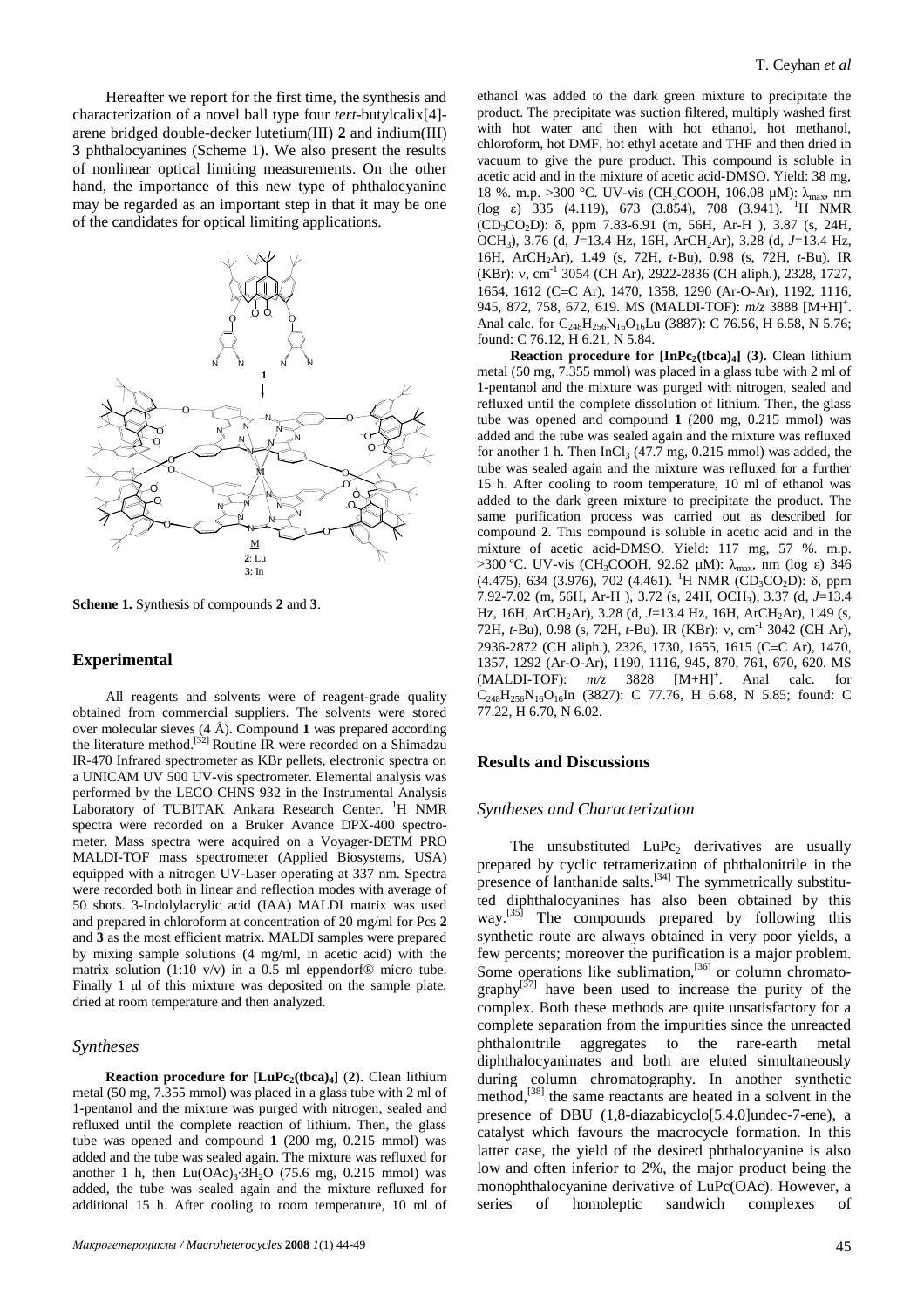2,3,9,10,16,17,23,24-octakis(octyloxy)phthalocyanine with rare earth metals  ${M[PC(OC<sub>8</sub>H<sub>17</sub>)<sub>8</sub>]}_2$  (M = La, Pr, Nd, Sm, Eu, Gd, Tb, Dy, Y, Ho, Er, Tm) and  $HCe[Pe(OC_8H_{17})_8]_2$ has been prepared by the cyclic tetramerization of 4,5 di(octyloxy)phthalonitrile on the template  $M (acac)<sub>3</sub>·nH<sub>2</sub>O$  in the presence of DBU in better yields.<sup>[39]</sup>

Dilithium phthalocyanines  $[Li_2Pc]$  are interesting materials for the preparation of substituted diphthalocyanines obtained by condensation of substituted macrocycle units. Thus, in the first step of our synthetic process, dilithium phthalocyanine was prepared by condensation of phthalodinitrile **1** in lithium pentane-1-olate in 1-pentanol which readily took place at reflux temperature. Treatment of the reaction mixture *in situ* with lutetium acetate and indium chloride gave novel ball type four *tert*-butylcalix[4]arene bridged double decker lutetium(III) phthalocyanine **2** and indium(III) phthalocyanine **3**, respectively (Scheme 1).

Characterization of the new products involved a combination of methods including elemental analysis, IR, UV-vis, MALDI-TOF MS and <sup>1</sup>H NMR spectroscopic techniques. The spectroscopic data of the new compounds were in accordance with the structures. IR spectroscopy has been proved useful in characterisation of the nature of the phthalocyanine ligand in tetrapyrrole sandwich complexes. The IR spectra of  $Lu^{\text{III}}$  complex **2** and  $In^{\text{III}}$  complex **3** closely resembles those of the reduced double-deckers of tervalent rare earth metals  $[M^{III}(Pc^{-2})_2]^{-1/40}$  which also demonstrate the dianionic nature of the phthalocyanine rings in both compounds. The marker IR band for the phthalocyanine monoanion radical, Pc**·-** appearing at 1310-  $1320 \text{ cm}^{-1}$  in the IR spectra was not seen for both compounds **2** and **3.** This indicates that both phthalocyanine rings exist as dianions in  $H[M^{III}(Pc^2)_2]$  (M=Lu, In). The IR spectra taken in KBr pellets showed CH aliphatic peaks at  $2922 - 2836$  cm<sup>-1</sup> and  $2936 - 2872$  cm<sup>-1</sup>, while aromatic C=C peak at 1612 and 1615 cm<sup>-1</sup> and aromatic CH peaks at 3054 and 3042 cm<sup>-1</sup> for **2** and **3**, respectively. Comparison of the IR spectral data of compound **1** with compounds **2** and **3** clearly confirmed the formation of desired compounds by the disappearance of sharp absorption band attributable to C=N group at 2229 cm<sup>-1[32]</sup> for **1**. The absorptions at 1290 and 1292 cm<sup>-1</sup> indicated the presence of Ar-O-Ar groups in the structure for **2** and **3**, respectively.

Only a few NMR data concerning bis(phthalocyaninates) of rare earth elements are available from the literature, $[41,42]$  most of them dealing with the reduced forms.[43,44] Reduced form of both compounds enabled us to record satisfactory  ${}^{1}H$  NMR data. The  ${}^{1}H$  NMR spectra for both compounds indicate that the two phthalocyanine rings exist as dianions. Compounds  $2$  and  $3$  gave the  ${}^{1}H$  NMR spectra which are very similar to each other as they have similar structure. In the  ${}^{1}$ H NMR spectra which were taken in  $CD_3CO_2D$ , the aromatic protons appeared at 7.83-6.91 and 7.92-7.02 ppm as multiplets for compounds **2** and **3**, respectively. Observations of singlet peaks at 3.87 and 3.72 ppm indicated the presence of methoxy protons in the structures of compounds **2** and **3**, respectively. Compounds **2** and **3** adopted a cone conformation, which was evidenced by the AB system of the methylene protons within calix[4]arene units with a pair of AB type doublets observed for the methylene  $(ArCH<sub>2</sub>Ar)$  protons at 3.76 and 3.28 ppm in **2** and 3.37 and 3.28 ppm in **3**, with a coupling

constant of 13.4 Hz. The non-equivalance of terminal calix[4]arenes with the middle one(s) was further demonstrated by the observation of two singlets of *tert*-butyl groups at 1.49 and 0.98 ppm with proton ratio of 72:72 for both compounds **2** and **3**.

Positive ion MALDI-MS spectra of **2** and **3** are given in Figure 1 and Figure 2, respectively. Many different MALDI matrixes were tried to find intense molecular ion peak and low fragmentation under the MALDI-MS conditions for these compounds. Only 3 indolylacrylic acid yielded good MALDI-MS spectra as seen in Figures 1 and 2.



**Figure 1**. MALDI-MS spectrum of compound **2**.



**Figure 2**. MALDI-MS spectrum of compound **3**.

Protonated molecular ion peak of **2** was observed at 3889, having isotopic distribution between 3889 and 3896 Da masses, with two adduct peaks and four fragment ion peaks together (Figure 1). Two adduct peaks are resulted from the one and two moles of water adducts to the protonated molecular ion peak of **2** showing the easy water coordination.

Protonated etheric oxygen  $(R-O-CH_3)$  on the side + aromatic ring could be rearranged and the -OH group leaves from the protonated molecule with  $CH<sub>3</sub>$  migration to the side aromatic chains. In this way, -OH leaving from the main protonated molecule could be followed. So, the mass difference between the fragment ion peaks corresponding 17 Da results from the -OH group elimination on the ligand at the side etheric groups. The inset in Figure 1 shows the theoretical and the experimental isotopic distribution of compound **2**. It is clearly shown that isotopic mass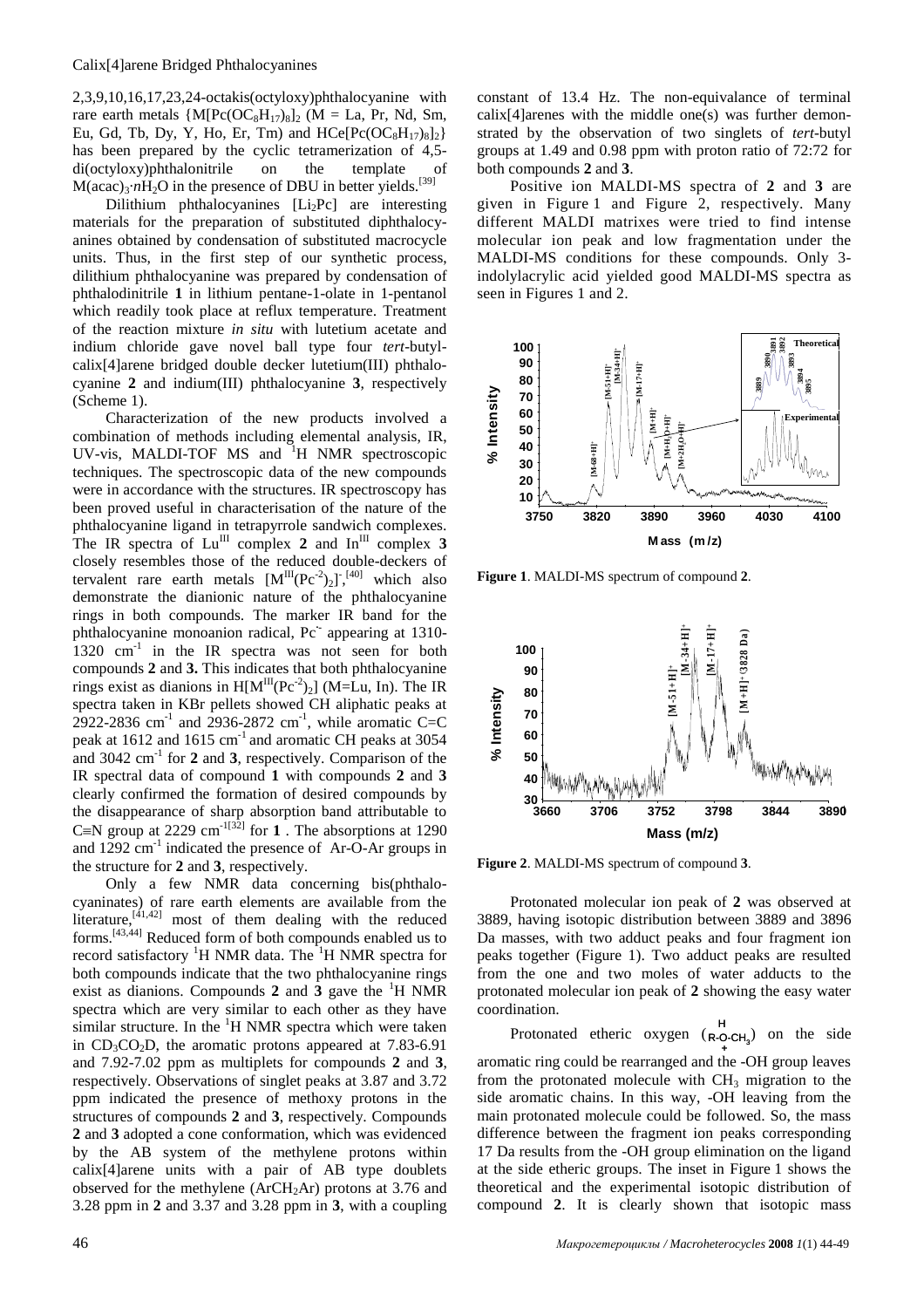distribution of compound **2** is exactly overlapped with the experimental isotopic mass distribution of **2** obtained in the positive ion reflection mode. When the UV-vis spectrum of compound **2** in acetic acid was investigated, some pecularities were observed. UV-vis spectrum of **2** resembles the spectrum of metal free phthalocyanines. In order to control whether the  $Lu^{III}$  complex  $2$  undergoes demetallation in acetic acid, it was dissolved completely in of acetic acid (10 mg in 1 ml) and about 1 ml of diionized water was then added into the solution drop by drop. After the addition of water, precipitation was occurred. Supernatant over the precipitate was removed and precipitate was dried in vacuum oven at 35  $\mathrm{^{\circ}C}$  for 5h at 17 mTorr pressure. Dried precipitate was redissolved again in 0.5 ml acetic acid and positive ion and linear mode MALDI-MS spectrum of this redissolved species was recorded with average of 50 laser shots using the IAA matrix. Both MALDI-MS spectra obtained in acetic acid initially and after reprecipitation were found to be identical. No metal free form of that complex after dissolving in acetic acid and reprecipitation with water addition was observed in MALDI-MS. This shows high stability of the  $Lu^{III}$  complex  $2$  in acetic acid.

Positive ion and linear mode MALDI mass spectrum of **3** is given in Figure 2. In the case of **3**, no water adduct peak(s) was observed but only three fragment ion peaks appeared in the MALDI-MS spectrum of **3** beside the intense protonated molecular ion peak at 3828 Da mass. Absence of the water adduct(s) peaks show that their stability in the case of **3** is less when compared to that of **2**. The mass difference between the protonated molecular ion peak and the following fragments of **3** again is 17 Da due to elimination of the –OH group from the side etheric moieties on the ligand. All of the results show that compounds **2** and **3** were synthesized perfectly.

Figure 3 presents the UV-vis spectra of the compounds **2** and **3** in acetic acid. In the visible region, the absorption spectra for both compounds in acetic acid shows distinct characteristic bands by 670-710 nm corresponding to the *Q* absorption bands with vibration overtones at shorter wavelength. The characteristic *Q*-bands attributed to the  $\pi \rightarrow \pi^*$  transitions from the highest occupied molecular orbital (HOMO) to the lowest unoccupied molecular orbital (LUMO) of the Pc ring are responsible for the colour of the compound.[48] For the compound **2**, similar to the literature data,<sup>[39,49]</sup> the *Q*-band appears at 708 nm as a strong absorption with a vibration overtone of comparable intensity at 673 nm. For compound **3**, the most intensive band is the *Q* band at 702 nm with a vibronic band at 634 nm. The spectral features are different from those of phthalocyanine analogues in the neutral form  $M^{III}(Pc^{-2})(Pc^{-})$ , but resembles those of the anionic  $[M^{III}(Pc)_2]$  and  $HM^{III}(Pc)_2$  due to their similar electronic structure.<sup>[45-47]</sup> This is supported by the fact that the UV-vis absorption of the band around 450-510 nm characteristic for π-radicals was not observed for both compounds.

Additionally, compounds **2** and **3** show a typical Soret band (*B-*band) absorption arising from the deeper  $\pi\rightarrow$ LUMO transitions in UV region at 335 and 346 nm, respectively. The position of all bands is metal dependent, indicating the existence of the  $\pi$ -π interaction between the phthalocyanine ligands. The decrease in the ionic radius of metal leads to the blue shift of the *Q*-bands in the spectra.<sup>[50]</sup>



**Figure 3**. UV-vis spectra for compounds **2** (dashed line) and **3** (solid line) in acetic acid. Concentration  $\approx 1.10^{4}$  M.

The energies and relative intensities and broadening of the bands observed are in accordance with the pattern that would be anticipated on the basis of excitation coupling theory for the phthalocyanines.<sup>[51]</sup>

# *Nonlinear Absorption and Optical Limiting Measurements*

Since the nonlinear optical response of compound **3** is neglectable, we only present nonlinear optical properties of compound **2**. Nonlinear optical responses were measured by *z*-scan experiment,<sup>[52,53]</sup> with a frequency-doubled (532 nm) Q-switched, mode-locked Nd:YAG laser (Quantel Brillant) at about 4 ns pulse duration. A single nearly Gaussian beam was tightly focused with a 30 cm focal length lens. The transmittance of a sample was measured at far field with 2 mm diameter aperture (close aperture) and without aperture (open aperture) simultaneously as the sample moves along the propagation direction (*z*) of the focused beam. From the open aperture *z*-scan experiments at various input fluences it was found that this compound shows considerably large nonlinear absorption. Therefore, the optical limiting experiment was performed with the open aperture mode of the *z*-scan setup by fixing sample position at about the focus and changing the input fluence. The fluence at the sample was adjusted by a combination of neutral-density filters. The sample was prepared in acetic acid and DMSO solution (1:1) at  $2.9 \cdot 10^{-3}$  M concentration which yields 82% linear transmittance. The absorption coefficient is 0.9 cm<sup>-1</sup> at 532 nm.

The open-aperture *z*-scan performed in this study showed intensity dependent absorption (*i.e.* nonlinear absorption) of the incident light. It is assumed to be due to reverse saturable excited state absorption (RSA) in phthalocyanines.[54] Effective absorption coefficients are calculated using theory reported previously.<sup>[53,55]</sup> All open aperture *z*-scan data were fitted using nonlinear regression method with the following equation. In the equation, the normalized transmittance is given as a function of position *z*:

$$
T_{Norm}(z) = \left[ \frac{\log_e \left[ 1 + \frac{q_{000}}{1 + (z/z_0)^2} \right]}{\frac{q_{000}}{1 + (z/z_0)^2}} \right]
$$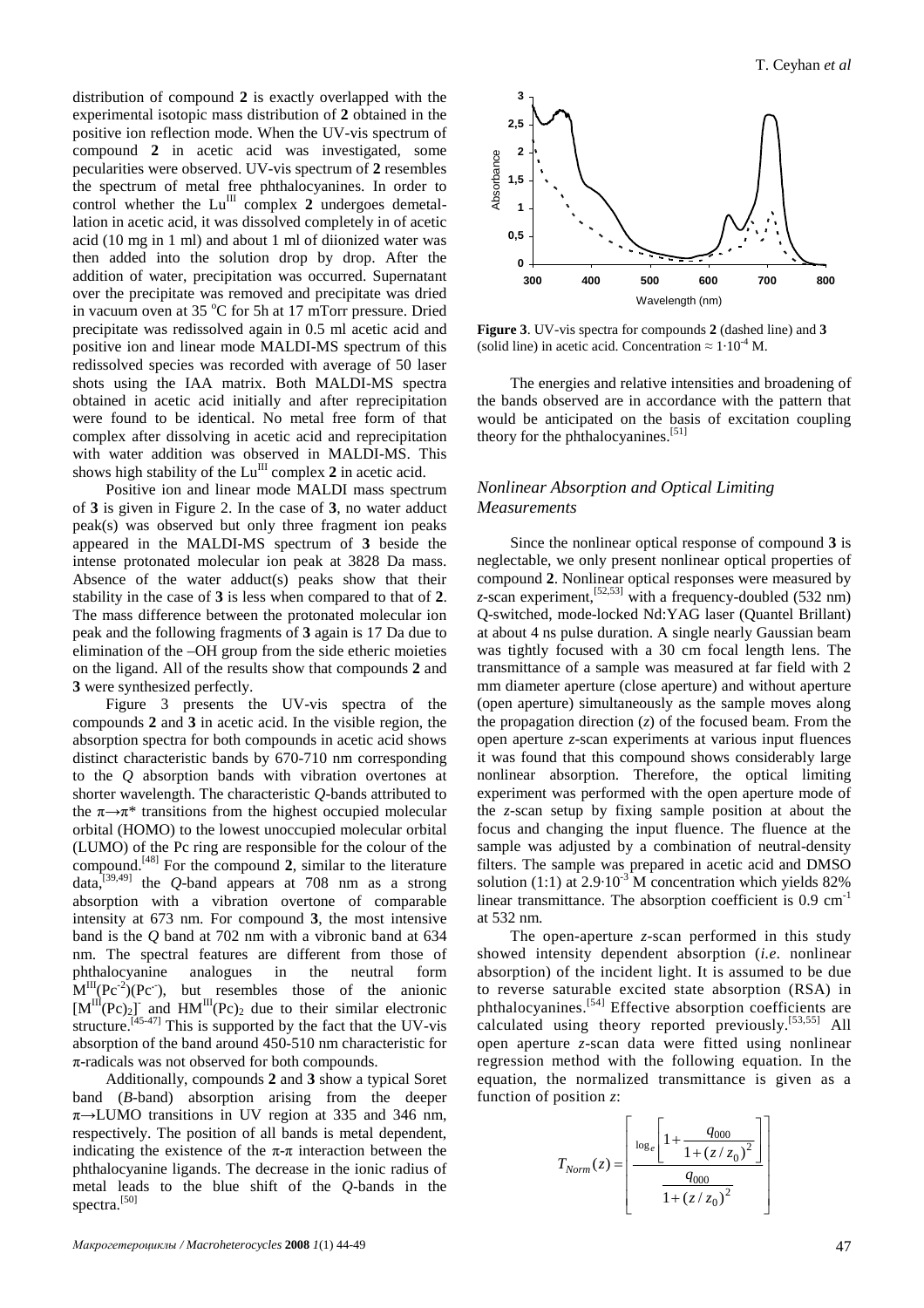Calix[4]arene Bridged Phthalocyanines

In this equation  $z_0$  is the diffraction length of the beam

and  $q_{000} = \beta_{eff} I_0 L_{eff}$ , where  $L_{eff} = \frac{1 - \epsilon}{\alpha}$  $=$  $\frac{1-}{1}$  $1 - e^{-(\alpha L)}$ *eff*  $L_{\text{eff}} = \frac{1 - e^{-(\alpha L)}}{2}$  and  $\beta_{\text{eff}}$  is the effective intensity dependent nonlinear absorption coefficient and  $I_0$  is the intensity of the light at focus.  $L_{\text{eff}}$  is known as the effective length of the sample,  $\alpha$  is the absorption coefficient, *L* is the sample thickness. In the equation, the normalized transmittance is given as a function of position *z*.

The beam waist radius  $w_0$  and the nonlinear absorption coefficient  $\beta_{\text{eff}}$  were used as free parameters in the fit. The waist radius  $w_0$  was found to be almost constant for various input intensities  $(I_0)$ . The averaged value of  $w_0$  was found to be 34.2 µm.

A sample of typical open aperture *z*-scan data is given in Figure 4.



**Figure 4.** Typical open aperture *z*-scan spectra of compound **2** with normalized transmission plotted as a function of sample position *z*; concentration =  $2.9 \cdot 10^{-3}$  M.



**Figure 5.** Plot of effective nonlinear absorption coefficient  $\beta_{\text{eff}}$ against the on-focus beam intensity  $I_0$  for the compound 2.

The effective nonlinear absorption coefficients  $\beta_{\text{eff}}$ versus on focus intensities were plotted in Figure 5. It is found that the effective nonlinear optical coefficient  $\beta_{\text{eff}}$ decreases slightly with increasing beam intensity in Pcs.<sup>[56,57]</sup> However, as seen from Figure 5, in our case, although there is a sharp decrease of  $\beta_{\text{eff}}$  at lower intensities, it becomes almost stable at higher intensities.

For optical limiting applications it is desirable to have stable  $\beta_{\text{eff}}$  at high intensities.

Due to the high nonlinear absorption of the sample, we performed optical limiting experiments. The sample was placed at the focus where beam radius is 34.2 µm. Input fluences versus output fluences were plotted in Figure 6.



**Figure 6.** Optical limiting response of the compound 2 at 532 nm; concentration =  $2.9 \cdot 10^{-3}$  M.

It is clearly seen that although input fluences increase up to 60 J/cm<sup>2</sup>, output fluences remain almost constant at about 1  $J/cm<sup>2</sup>$ . This indicates that investigated sample shows good optical limiting behaviour.

#### **Conclusions**

We have presented the synthesis and characterization of novel ball type double-decker lutetium(III)  $[LuPc_2(tbca)_4]$  **2** and indium(III) phthalocyanine  $[InPc<sub>2</sub>(tbca)<sub>4</sub>]$  3, bridged with four *tert*-butylcalix<sup>[4]</sup>arene groups. The phthalocyanines were prepared using a phthalodinitrile derivative of 1,3-dimethoxy-4-*tert*butylcalix[4]arene **1** and proper materials. The preparations of the new products are supported by elemental analysis, IR, UV-vis,  ${}^{1}H$  NMR and by MALDI-TOF MS spectra.

Nonlinear absorption and optical limiting experiments<br>performed with the double-decker  $Ln^{\text{III}}$ were performed with the double-decker phthalocyanine  $[LuPc<sub>2</sub>(tbca)<sub>4</sub>]$  2. From the open aperture *z*scan experiments at various input fluences we found that this compound shows considerably large intensity dependent absorption (*i.e.* nonlinear absorption) of the incident light and although there is a sharp decrease of  $\beta_{\text{eff}}$ at lower intensities, it becomes almost stable at higher intensities. The optical limiting experiments performed with compound **2**, clearly shows that although input fluences increase up to  $60 \text{ J/cm}^2$ , output fluences remain almost constant at about  $1$  J/cm<sup>2</sup> indicating that investigated sample shows good optical limiting behaviour.

**Acknowledgements.** Financial assistance from the Research Fund of Gülhane Medical Academy of Ankara and in part from Turkish Academy of Sciences (TUBA), from the Research Fund of Marmara University (Project No. Science-107/020603), from Scientific and Technical Research Council of Turkey (TUBİTAK, No. 105T708), from the Research Funds of Ankara University and Turkish State of Planning Organization (DPT) under grant number 2003K120190 are gratefully acknowledged. We also thank Dr. Ömür Çelikbıçak, research assistant, Hacettepe University, Department of Chemistry, Ankara for the assistance with some spectral data.